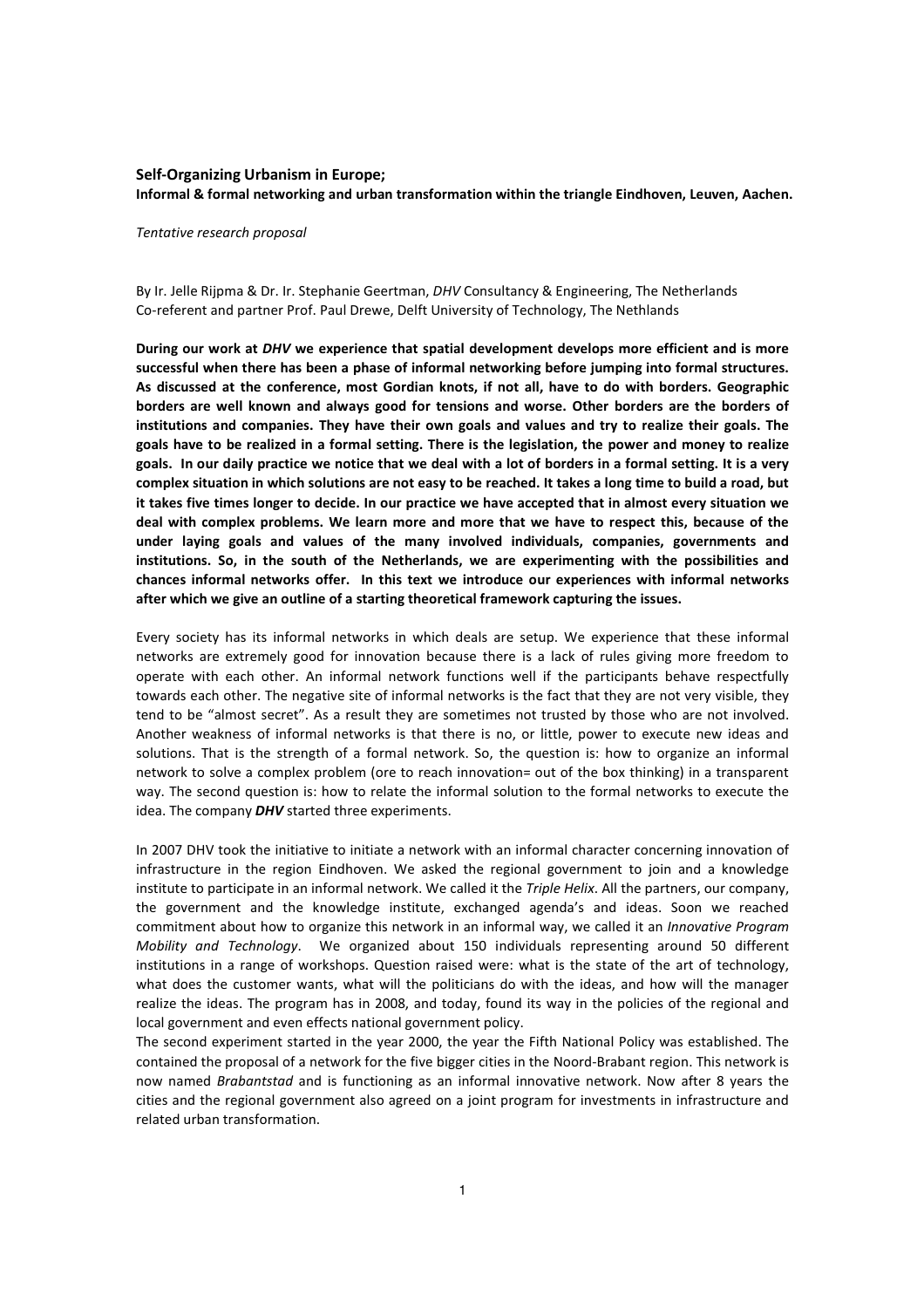The third experiment is questions how to make a success of complex urban problems using informal networking. The experiment resulted in the development of an urban zone of 7 kilometers in Eindhoven. It started with an informal process to define the project, and the way the project has to be executed. This resulted in a global vision which gave the possibility to cope with changes when they occur. The project is in full swing. So, there is a first success of making informal networks or better using the characteristics of informal networks in solving complex problems.

For us the next step is to join in the cooperation between cities. We choose for the cities of Leuven (Belgium), Aachen (Germany) and Eindhoven (The Netherlands). A Cross-border situation. The three cities form together the 'Technology-triangle' which is a term given to the agreement signed by the mayors of the three cities in 2004. This agreement contains the ambition to – together with knowledge institutions, businesses, and governments – develop before 2010 into an absolute top-technology region in Europe and worldwide. Projects and strategies will be developed together with public and private partners. Thus this region is now formally chooses 'to develop'. However, we think this region is not chosen as such without a reason. We see it as a challenge to study what kind of informal socio-economic networks already exist within this region and how this influences urban development.

We want to start a research and development program which leads to a governmental agenda and practice on the subject the Future European or Multinational Region Eindhoven-Aachen-Leuven. A few years ago the local and regional governments of the three urban regions have produced a first understanding of cooperation, but are looking forward to make a more and specified commitment. A specific research and development program should be able to generate a political and governmental agenda for this future European region based on technology. The first contacts In Leuven en Eindhoven show that a research en development program for the region Eindhoven-Aachen-Leuven is welcome. We are also looking for other regions to join in, so we can learn from each other. The idea can be worked out within the progress of the Warchau conference which leads hopefully to a European program. In Warschau we have met a reasonable amount of people who reacted enthousiastic on this idea.

The program should contain at least the following aspects.

- 1. The Future European Region will be organized through a good balance of formal and transparent informal networks of people and institutions.
- 2. The Future European Region will have to deal with a good balance of informal and formal change and development of the Urban Areas.
- 3. The Future European Region will organize sustainable urban and regional development by process, vision, scenarios and projects rather than by blue-print-planning behavior. This aspect should be worked out in the methodology as pointed out bij Professor Paul Drewe.
- 4. The Future European Region will search for connection with other Urban Areas and Regions in Europe or on a global scale in order to learn from each other and to exchange services, products and knowledge.
- 5. In the Future European region their will be a close en transparent connection between the private sector, the public sector and the knowledge sector.
- 6. What can we learn from other regions and cities? Lessons can be learned form the urban region of Eindhoven: the working of the Triple Helix in Brainport as well as Brabantstad; an innovative urban network.

In January 2009 we will set up an approach, which contains the methodology of Paul Drewe. In the remaining part we give an overview of the theoretical framework to start with. The above sketched cases will be used to make this framework more concrete. This will lead to more knowledge and insight in how to establish networks with an informal character and how these will work. We will do this in order to create a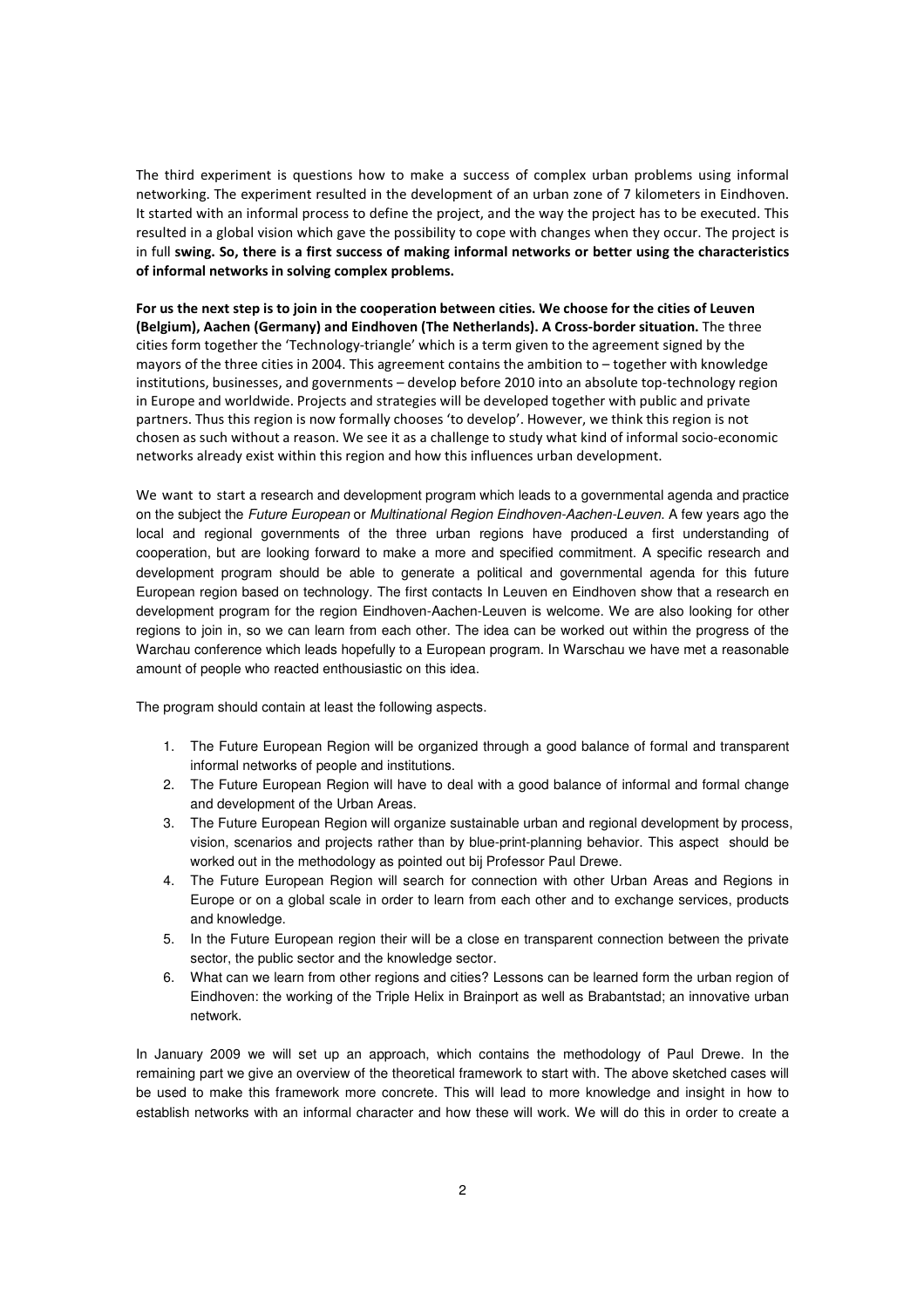successful technologic region, the ELAT region. The aim is that this will lead to a governmental agenda and execution of investments and innovations.

## **Theoretical Frame**

There are seven aspects which form the starters of the theoretical frame: globalization (1); complexity and self-organization (2); informal and formal networking; (3) complexity, self-organization and the role of planners, architects, policymakers and other professionals (4); Tentative research Questions (5); Research Approach (6); and Research Relevance (7).

## 1. Globalization

The world is in the midst of the phase of globalization, triggering a whole set of changes; social-cultural, economic, and political. Due to these changes at an astonishing speed, new "urban regions" and "million cities" are developing and existing urbanisms experience immense transformations: urbanization rates are reaching records and issues as sustainability have become of highest concern. In the early phase of globalization, the notion was that the socio-economic transformation eventually would coalesce into a single model of information society (Friedmann 1986, Sassen 1991). This very much resembles the predominant theories of modern times where a single development trajectory was advocated and widely accepted despite "exceptions" that persisted throughout the world. While cities are transforming, an intellectually rethinking of urbanism is taking place. In our increasingly globalizing world we are witnessing more than ever before that our world and thus our urbanisms are complex systems.

The problems and agendas of the Club of Rome and the OECD are directly related to this. This needs to be translated in the regional problematic where it has to connect with the local economies and culture. The integral approach, which we have seen at the conference in European Regions, in particular the Italian cases.

# 2. Complexity & Self-Organization

In the theory of complexity, system changes occur in many ways. Transformations can be triggered from within the system (local influences) – tiny, random changes in the system that can cumulatively result in major modifications. "Because the nodes are networked in non-linear and complex ways, a slight change in one area can trigger another small change, which triggers another until there are disproportionately large disruptions in the relationships and patterns. As a small part of the pattern changes, relationships and rules between the nodes change, and eventually a new pattern emerges – the system is different" (Morgan, 1997). At the same time, transformations can also be triggered from outside the system (global influences). These triggers from outside the system are defined as "environmental influences that the people in the system pay attention to" (Morgan, 1997). The relationship between the influences in and outside a system (local-global fusions) and transformations can be explained with the term selforganization.

Complex systems are self-organized, exhibiting a structure that emerges from the interactions of the constituent elements. The evolution of systems over time is path-dependent so that the next stage in the development of a system is not trivially predictable from its current state, but is instead a product of a whole non-linear history (see Manson 2001; O'Sullivan 2004). Within this view urbanism is understood as a complex system, which is self-organizing, elsewhere called the self-organizing city (Portugali 1999, Geertman 2007). "Complex systems self-organize, that is to say interpret the information that comes from the environment" (Portugali 1999). It is presumed that actors in a complex system as a city are reflexive (Storper 1997). This means that individuals are critically responding to their environment and develop themselves through learning from external influences. At the same time the built and non-built environments influence actions of the various actors. Within these new views it is understood that the process of globalization is proved to be passed on (informal and formal) networks, which leads to the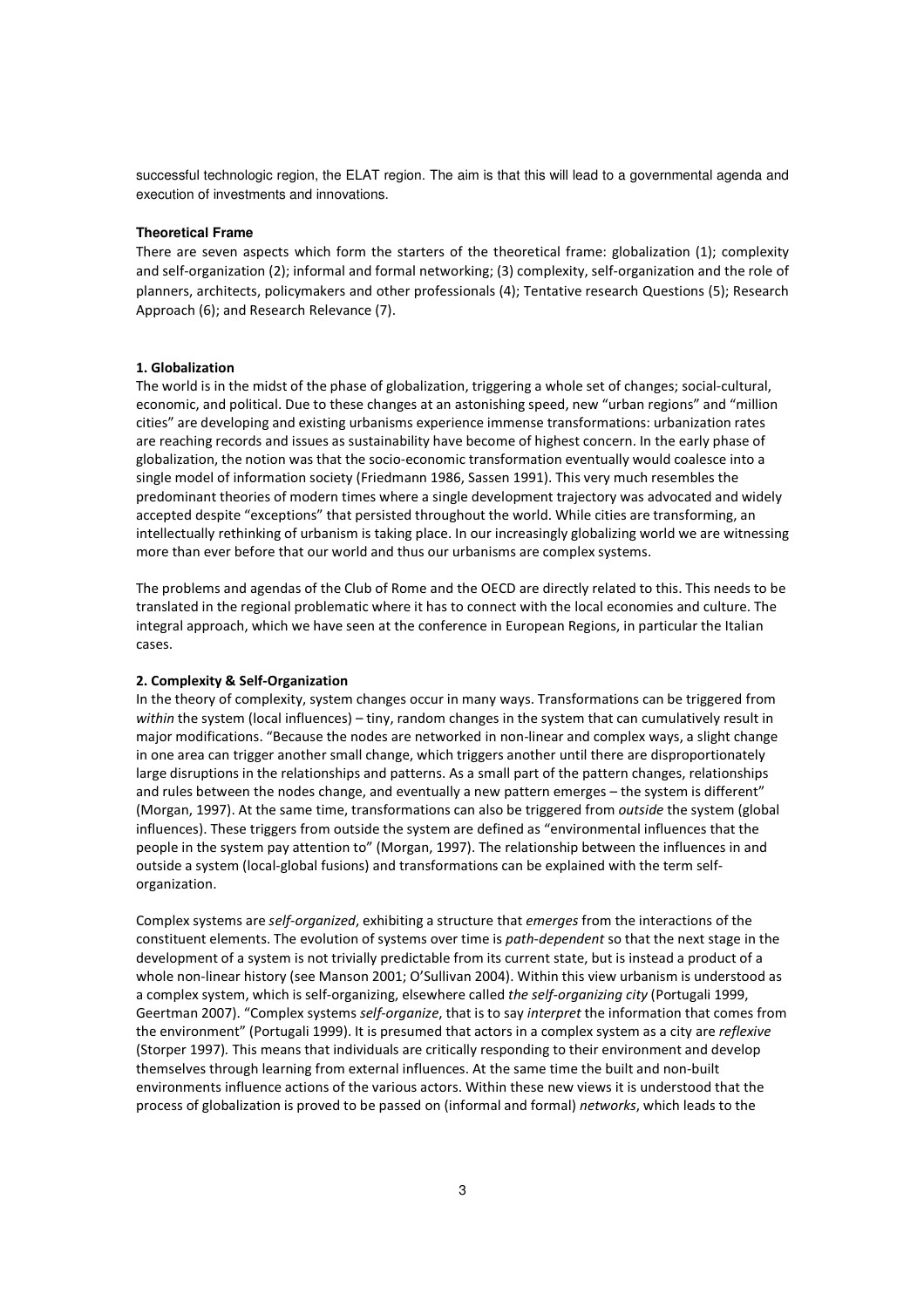increasing questioning of fixed 'national' cultures and the understanding that cultures are not hermetic (Storper 1997, Castells 2000, Urry 2003).

We will translate this in the degree in which cities and regions are administrated from a central role of regions and governance. In relation to the degree in which individuals, business and institutions are given the freedom to work, organize and take responsibilities by themselves .

## 3. Informal and formal networking

Within the understanding that our world is complex we have become more aware that data is past through networks which are increasingly informal. But, formal and informal networking can't be seen separate from one another: formal structures influences informal ones and visa versa. At the same time informal structures can evolve into formal ones and formal structures can evolve into informal ones. To get more insight in the character of urban complexity and self-organization in urban development we are going to research the relationship formal and informal networking related to physical urban transformations.

This is about how you decide which problems you handle in innovations in informal networks: how and which roles you will define in informal networks and transfer to a formal frame.

## 4. Complexity, Self-Organization and the role of planners, architects, policymakers

The more traditional planning methods use the blueprint planning like master planning as a tool to develop cities. The new understanding that our world is complex, in which various actors influence spatial development, demands for new ways to approach urban development. We don't think the role of planners, architects, policy makers and other professionals will disappear, but the roles will change. We think both informal and formal networking, are important, and interwoven. Since the last decennia of the previous century formal processes in urban development has been at the forefront. We challenge to investigate the possibilities to bring informal networks, informal spatial and urban development to the forefront. With the aim to find ways to create more urban development more in tune with socioeconomic processes, and as such is more long term and beneficial both for the market as environment – and thus more sustainable.

### 5. Tentative General Research questions:

For us, this is a tentative proposal, a few questions that are of primary concern. We invite everyone to name their own subjects and questions.

- 1) What are the different socio-economic (formal and informal) networks active among the three cities, Aken, Leuven and Eindhoven.
- 2) How is the relation informal and formal within these networks; when are informal processes turning into formal ones and when do formal ones become informal.
- 3) What is the relation of the socio-economic networks with the physical urban transformations; how do physical transformation influence socio-economic networks and visa versa?
- 4) Where and how can we make use of our new insights about informal and formal networking and urban development?
- 5) Towards what agenda and method leads this: how can we execute this. We are looking forwarth to other questions.

## 6. Research Approach

This research draws out the emerging discourses discussing networking, informal and formal networking, and regional development throughout several disciplines. At the same time new insights, and thus new theory, is developed by analyzing these themes in the region Eindhoven, Leuven, Aken. The dynamics of the informal and formal networks related to the transformation of urban form is the main focus. More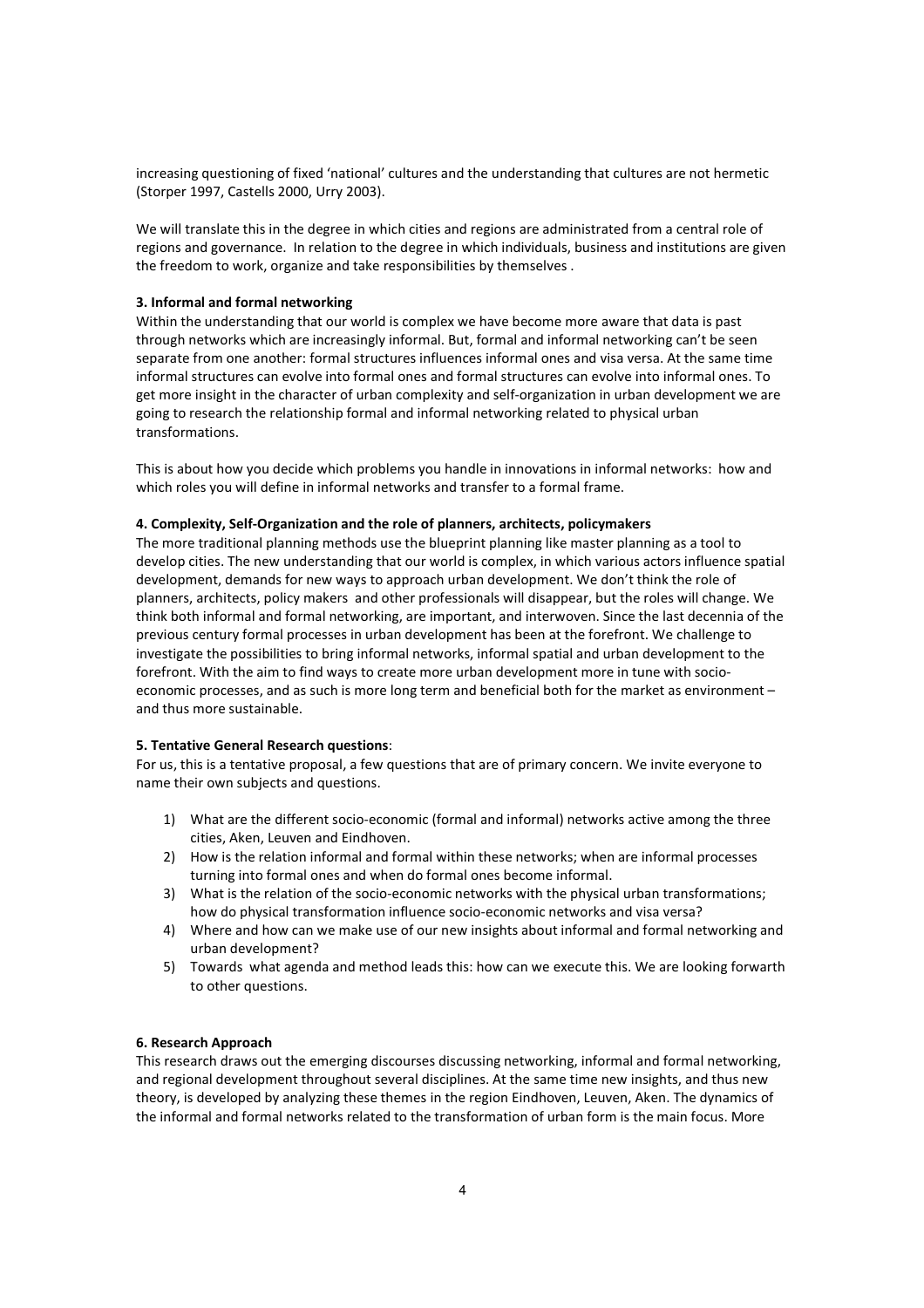specific research should detect the dynamics between formal/informal elements and formal/informal processes and the consequent transformation of the built environment. Within this approach, there are four focal points:

First, this research is supposed to develop within a research program in which businesses, universities and governments will work together on different aspects. This is based on the first ideas about clustering knowledge as mentioned in paragraph 5. We are start our research program from the idea that working together creates more innovative research, which is scientific and directly of practical use for all partners. Within this partnership it is of paramount importance that knowledge is shared openly: fences of knowledge.

Second, this research approaches urbanism as a complex and self-organizing system, which is understood as a system part of a creative world. As described by Capra and others (2007), the methodological challenge in the investigation of complexity of this creative world is that "we should take into consideration not only the 'focus level' we are interested in characterizing", but they say "we should also consider two other levels that they call "the underlying level", which is the interacting dynamical components of the complex system and the "overlying level", which is the environment of the complex system. The focused level they say is always "nested" or embedded between the levels of the components and the environment. This means that any investigation of (urban) complexity has to bring to the forefront specific facts and derivations to describe the environment and the components of the context of the system under study.

Third, in this research urban space is seen as the result of actions by multiple political, economic, and social decision-makers and by citizens. "Motivated by a range of interests, these urban actors function in a balance of power, which is generally unequal. All of them develop strategies of appropriation of space to empower space. Proposing and opposing forces mesh with and confront each other, and alternatives are put forward. The territorial mosaic serves as a frame of these actors and is at the same time shaped by these actors' action strategies. To study urban complexity as the relation of processes and built environment, the actors in a specific territory need to be identified and their urban strategies analyzed" (Nasr and Volait 2003:xiv). Thus, the study of formal/informal networking in urban complexity demands an analysis involving realities and imageries of the various actors – not just the big architects and planners and their strategies but even the small stories and actions of local citizens, local authorities, and the relation between them.

Fourth, studying the dynamics between the mutual influences of form and process – urban complexity requires an interdisciplinary approach. The study of the processes of change is the core study of the social sciences. The study of the built environment is the core study of architecture, design, and urban planning. Geography studies both the influence of processes on the built environment as the influence of the built environment on processes of change. From the perspectives of sociology, anthropology, and economy, space has been theorized as a component of activities of people. They explain how social, cultural, and economic processes are influenced by spatial changes. The research approach of the economic discipline differs from the others, while it uses these insights to intervene in

and explain space to maximize economic profits. In architecture, design and planning space is the main subject for study, both explanatory and as a means for interventions. For the proposed research it is assumes that moving back and forth in between these different approaches will broaden the understanding of complexity of space in both realities as theory.

# 7. Research Relevance

#### Scientific relevance

Recent theories examining globalization and the dynamics of form and process focus on process or form. In addition, they often remain abstract and captured within the boundaries of theory itself. The examining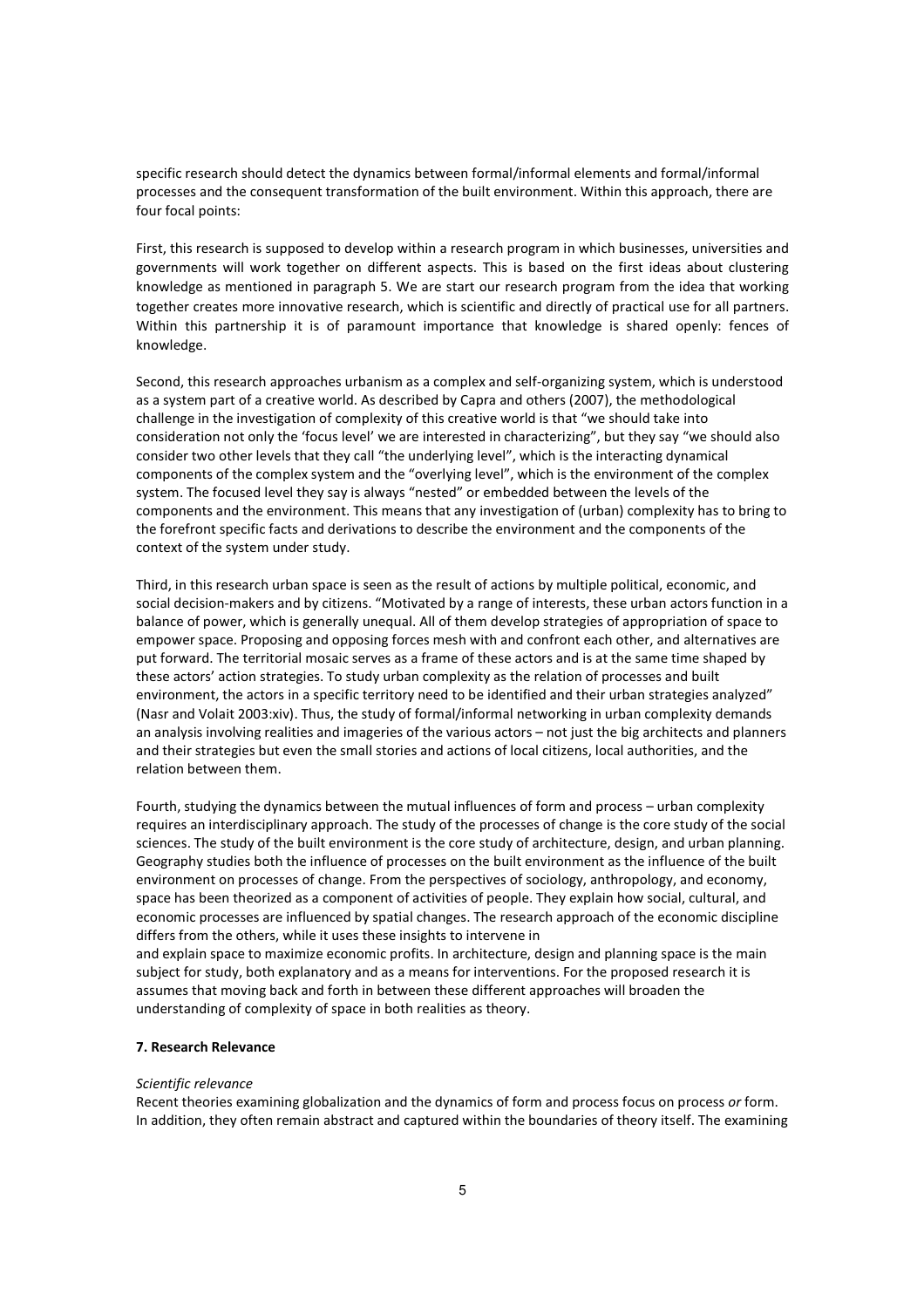of networks in the region Eindhoven, Leuven, Aken is presupposed as a potential to revise contemporary urban theory: it investigates the relation between form and process with specific attention to the interaction of informal and formal structures.

## Social Relevance

The research will deepen knowledge exchange between businesses, governments and educational institutes. As such it is presumed this program can generate more innovations than conventional research, and will be a spin of for new knowledge development. The (informal) and trustworthy relationships among the different partners is supposed to generate more innovative developments and long term relationships in the near future.

### Practical Relevance

Urban professionals, businesses and governments are searching for new modes to understand urban complexity and the fast changes of contemporary cities. The research presumes it can provide new insights into the role of practitioners and authorities. The study gives new insights for intervention in the dynamics between processes and built environment with sensitivity to informal and formal networking.

This text is a first sketch of the research proposal, we are open for any ideas, remarks and interests.

Do not hesitate to contact us at: stephanie.geertman@dhv.com / jelle.rijpma@dhv.com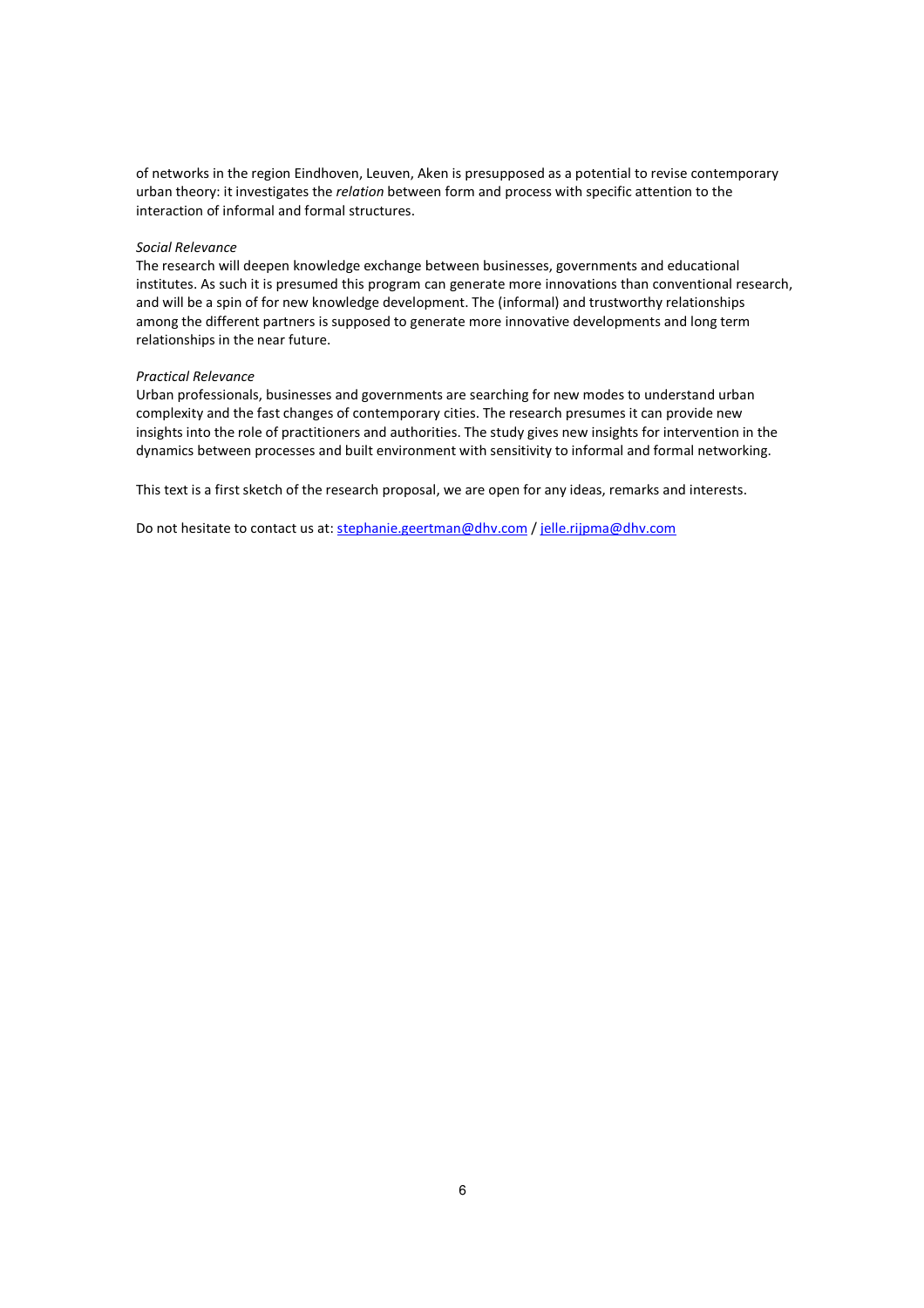#### References and further reading

Appendurai Arjun 2005. 'Grassroots Globalization and the Research Imagination' in Globalization. Edited by Arjun Appendurai. Durham & London: Duke University Press. pp. 3 – 21.

Appendurai, Arjun 1996. Modernity at Large: Cultural Dimensions of Globalization. Minneapolis and London: University of Minnesota Press.

Beck 1994. 'The Reinvention of Politics: Towards a Theory of Reflexive Modernization'. In: Reflexive Modernization; Politics, Tradition and Aesthetics in the Modern Social Order. Edited by Ulrich Beck, Anthony Giddens, and Scott Lash Stanford, California: Stanford University Press. pp 1-56.

Beck Ulrich, Anthony Giddens, and Scott Lash 1994. Reflexive Modernization; Politics, Tradition and Aesthetics in the Modern Social Order. Stanford, California: Stanford University Press.

Boisot, Max and John Child 1999. 'Organizations as Adaptive Systems in Complex Environments: The Case of China' in Organization Science, Vol. 10, No 3, Special Issue: Application of Complexity Theory to Organization Science May – Jun 1999. pp. 237-252.

Boomkens, René 2006. De nieuwe wanorde; Globalisering en het einde van de maakbare samenleving. Amsterdam: Van Gennep. Castells, Manuel 1998. The information Age: Economy, Society and Culture. 3 volumes: I The Rise of the Network Society, II The Power of Identity, III End of Millennium. Oxford, UK, and Cambridge, MA: Blackwell Publishers.

Cilliers, P. 1998. Complexity and Postmodernism: Understanding Complex Systems. London: Routledge.

De Landa, Manuel 2000. A Thousand years of nonlinear History. New York: Swerve Editions.

Friedmann, John. 1986. 'The World City Hypothesis' in Development and Change 17(1): 69-84.

Geertman, Stephanie 2007. 'The Self-Organizing City in Vietnam; Processes of Change and Transformation in Housing in Hanoi. University of Technology Eindhoven. Doctoral Thesis.

Giddens, Anthony 1994. Living in a Post-Traditional Society. In: Reflexive Modernization; Politics, Tradition and Aesthetics in the Modern Social Order. Edited by Ulrich Beck, Anthony Giddens, and Scott Lash Stanford, California: Stanford University Press. Gillespie, John 1995. 'The Role of the Bureaucracy in Managing Urban Land in Vietnam' in Pacific Rim Law and Policy Journal 5 pp 59- 124.

Harvey, David 1989.The Condition of Post-Modernity. Oxford, UK and Cambridge, MA: Blackwell Publishers.

Healey, Patsy 2006. Collaborative Planning: Shaping Places in Fragmented Societies. Houdmills and London: Macmillan Press. Jacobs, Jane 1969. The Economy of Cities. New York: Random House.

Lash Scott and John Urry 1987. The End of Organized Capitalism. Cambridge: Polity Press.

O'Sullivan, D. 2004. 'Complexity science and human geography'. In: Transactions of the Institute of the British Geographers, New Series Vol. 29. pp. 282-295.

O'Sullivan D., S. M. Manson, J. Messina and T. Crawford 2006. 'Space, Place and Complexity science' (Invited editorial) in Environment and Planning A 38(4). pp. 611-617.

Portugali Juval, 2006, 'Complexity Theory as a link between Space and Place' Environment and Planning A 38(4) 647 – 664.

Portugali, Juval 1999. Self-organization and the City. Springer Series in Synergetics. Berlin and Heidelberg: Springer-Verlag GmbH & Co. K.pp. 56-109.

Sassen 1991. The Global City: New York, London, Tokyo. Princeton: Princeton University Press.

Sassen 1994. Cities in a World Economy. Thousand Oaks, California: Pine Forge/Sage.

Sassen 1996. Losing Control? Sovereignity in an Age of Globalization. New York: Colombia University Press.. 'Conflicting Concepts: Contested Land Relations in North-Western Vietnam' in Conservation and Society 2(1) pp. 59-79.

Sit, Victor 1995. Beijing: The Nature and Planning of a Chinese City. Chichester: John Wiley & Sons.

Sit, Victor 1996. 'Beijing: Urban Transport Issues in a Socialist Third World Setting (1949-1992)' in Journal of transport geography 4, pp 253-273. Elsevier Science.

Soja, Edward W. 2000. Postmetropolis, Critical Studies of Cities and Regions. Malden MA: Blackwell Publishers.

Storper, Michael 1997. The Regional World; Territorial Development in a Global Economy. New York, London: The Guilford Press.

Thrift, N 1999. 'The Place of Complexity' in Theory, Culture and Society 16. pp 31-69.

Urry, John 1990. The Tourist Gaze. London: Sage.

Urry, John 1995. Consuming Places. London: Routledge

Urry, John 2003. Global complexity. Cambridge: Polity Press.